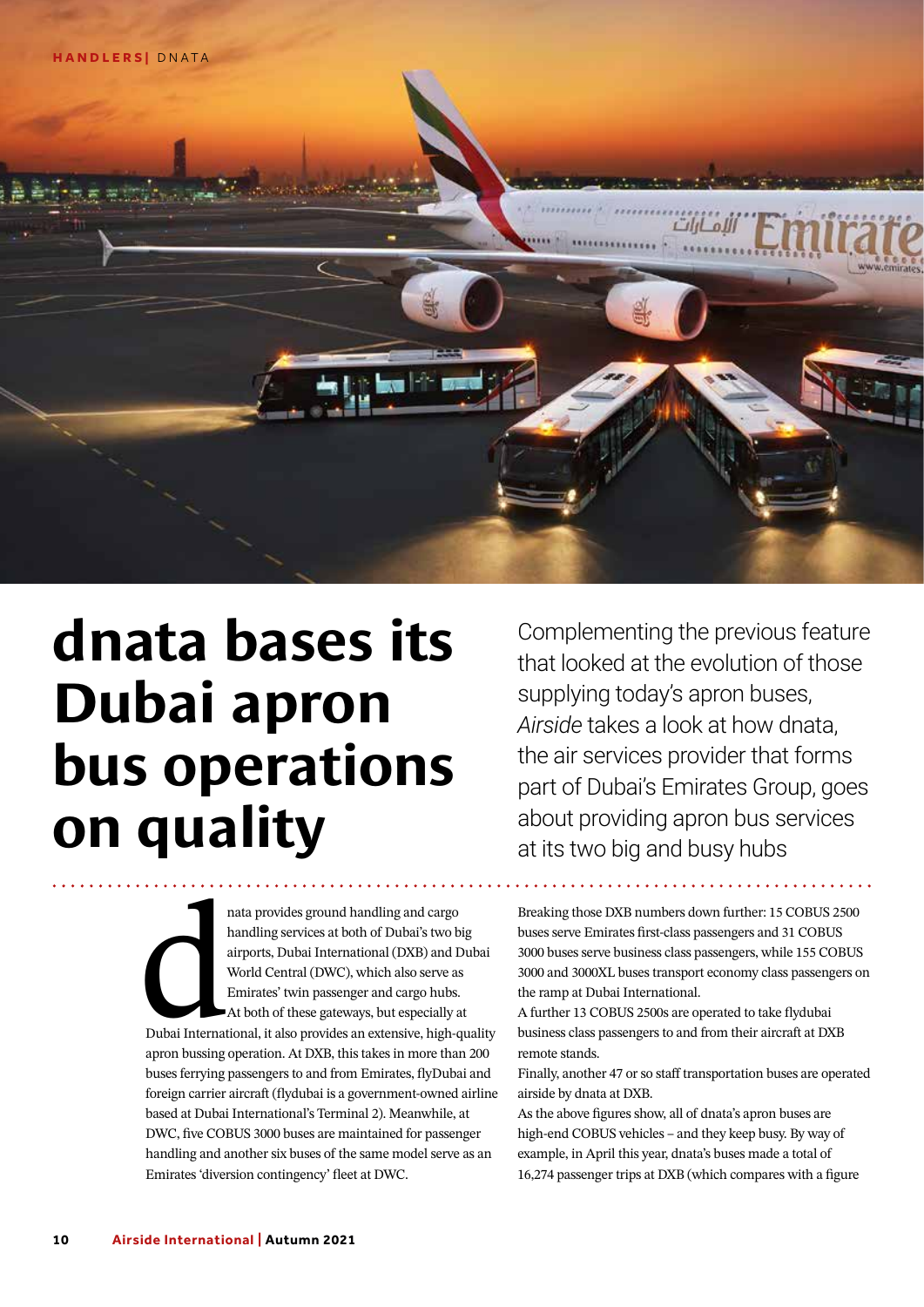*dnata has more than 200 apron buses at Dubai International Airport*

of 12,784 in September 2020 during the worst of the Covid-19 crisis). These buses served a total of 5,242 flights at remote stands in April (3,446 in September 2020). The Emirates Group has invested heavily in its apron bussing operation. In fact, over just the last three years, it has invested

in no less than 134 new COBUS vehicles. The majority of these buses are COBUS 3000XL vehicles, a model whose design is actually the result of collaboration between the Emirates Group and COBUS.

The 'XL' of the name stands for extra-long, and this was a crucial aspect of the specification that dnata and Emirates put forward. But the other key requirement was quality, in the vehicle engine, body and its interior fit-out. The intention was to support Emirates' strategy to make a passenger trip on any of its apron buses as pleasurable as the time spent in an airport terminal or on board an aircraft. Thus, comfort is important, as are the high-tech onboard displays and signage outside the bus that not only give passengers details about their but also useful information about the airport and Dubai that would be helpful if they are flying in.

Because the XL is so large, an increased number of passengers can sit in comfort compared to a standard apron bus, a vital part of the high-class passenger experience that Emirates and dnata are so keen to offer. And this is a bus used solely for

### **Smarter together**

#### More than just GSE rental.

At HiSERV, we work as a team to offer more than just state-of-the-art GSE at a fair price. With our innovative and smart solutions we help you to become even more reliable, flexible and competitive.



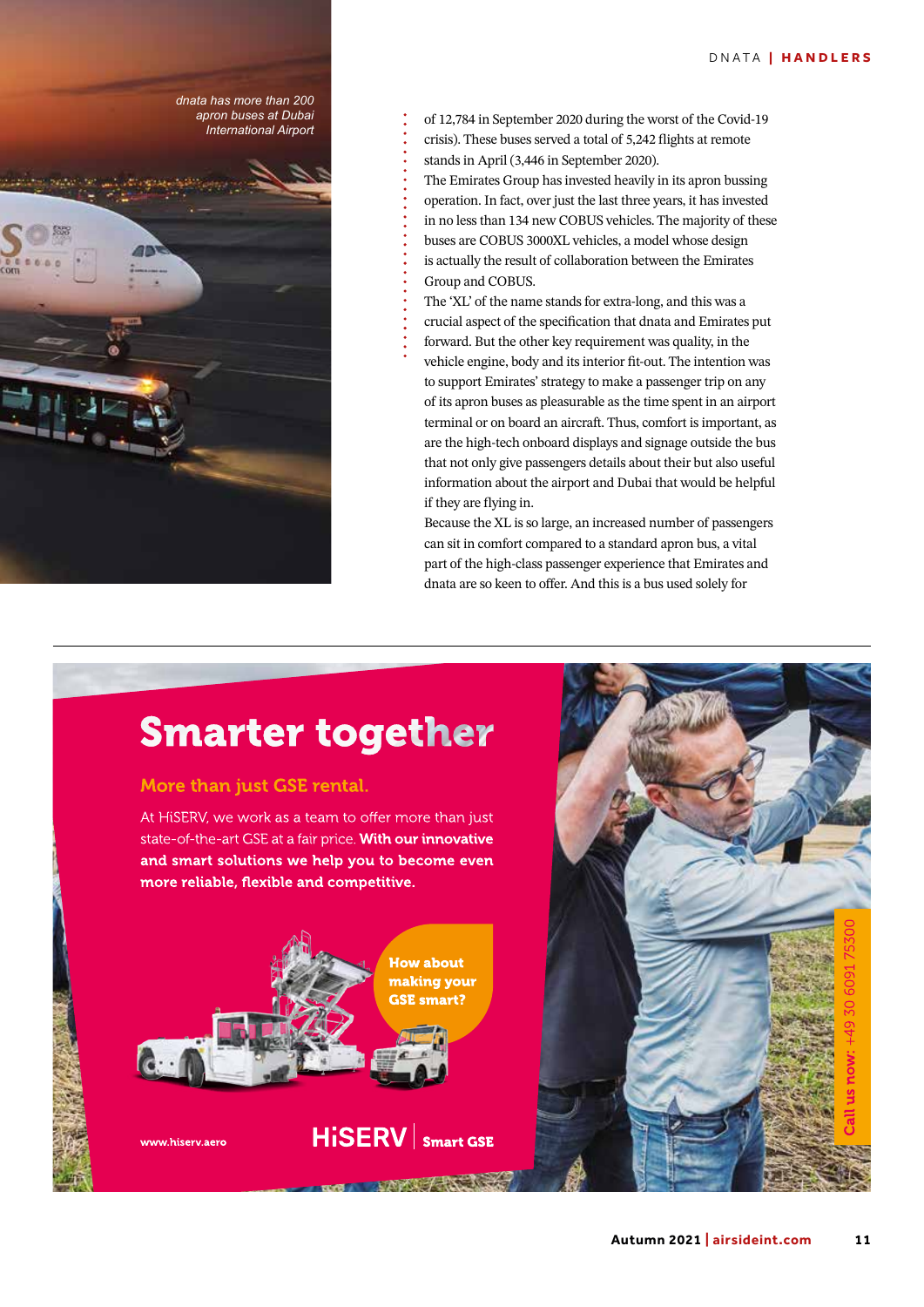

*dnata's new bus maintenance workshop at Dubai International Airport*

economy class passengers – business and firstclass passengers take Emirates' and flydubai's smaller COBUS models, which are also of course extremely well fitted out. Customer feedback channels confirm the appreciation that passengers feel for the apron bussing operation through Dubai. And that appreciation has grown stronger over the last few years because of the investment that the Emirates Group has made in its bussing operation and the quality of the service provided.

Indeed, says Rob Powell, vice president, technical services at dnata, there has been a "seismic change" in the quality of the bussing operation it supplies over just the last five years. The last thing dnata wanted to see was passengers packed into buses like sardines on second-hand city buses (as can be experienced at some airports), and instead it has prioritised creating a high-quality service that can be enjoyed rather than suffered by travellers, he observes.

Will Vasey, vice president, operations at dnata, reiterates this point. The remote apron bussing operation is the first thing that passengers flying into Dubai experience after they land, and similarly is virtually the last thing that outgoing passengers experience before they leave the UAE. The nature of that experience is therefore, he says, key to how travellers will perceive their visit to Dubai as well as their experience of dnata's service provision.

To this end, dnata also ensures that fewer passengers travel on its apron buses than COBUS health and safety requirements

dictate. It takes no more than 70 passengers on its XLs, for example, and no more than 60 on its COBUS 3000s.

#### **Maintenance**

In June this year, dnata opened a new maintenance facility at DXB dedicated to the upkeep of its airside passenger buses. The 5,000m2 workshop is equipped with the latest systems and equipment not only to maintain the vehicles' bodies and engines but also to look after their onboard technology such as their digital screen passenger information systems, and to maintain the standards of the passenger cabins and upholstery. Located airside on the southern side of the gateway, the new workshop more than doubled the space available at the previous bus maintenance facility, which dated back to the early 1990s. It is able to comfortably accommodate the extra-long COBUS 3000XL and has new features such as sets of mobile lifting columns, a roof access platform for the safe maintenance of roof-mounted air conditioning systems, and an electronics laboratory to support the repair of passenger information display systems.

#### **Environmental concern**

According to Powell, the maintenance facility is a further example of how dnata has prioritised the quality of its apron bussing. But he also highlights dnata's focus on minimising harmful environmental emissions wherever possible. All of the buses used by dnata on the two airports' ramps meet Euro 5 diesel emissions standards, making them some of

the cleanest diesel vehicles operating in the UAE, dnata informs.

Moreover, the Emirates Group has agreed a joint commitment with COBUS to potentially develop sustainable conversion options that would run on electric or hydrogen fuel cell technology. It remains unclear which of these technologies might best suit the bussing operation in Dubai, but a good start on testing the waters will be the deployment of an electric-powered e.COBUS vehicle at Dubai International next year.

Powell hopes to see the bus delivered to DXB by early 2022 but its testing is expected to continue right through the heat of a Dubai summer. The combination of the UAE's high temperatures and the fact that bus doors are opened and closed regularly throughout the day to let passengers off and on means that powering the air conditioning to maintain a comfortable cabin temperature within the vehicle, as well as the bus's drive train, is a challenge.

The test-bed bus will be equipped with numerous data loggers that will allow engineers to monitor the efficiency of electric power for apron bussing and compare it with hydrogen equivalents in this toughest of operating environments.

#### **Seamless, high-quality service**

Whether electric vehicles or hydrogen fuelcelled buses are the future for dnata's apron bussing, the maintenance and safe operation of a "seamless, high-quality service" will be the first priority, says Vasey. Furthermore, in terms of any 'new normal' operating environment post-Covid, dnata's bussing operation in Dubai would seem to be well positioned. As Vasey explains, its large bus fleet and large bus sizes have allowed it to maintain healthy social distancing between passengers on buses during the Covid crisis, while Powell also notes that the informative display screens regularly point out the dangers of Covid and how dnata is advising passengers to minimise their potential exposure to the virus.

These assets support dnata's rigorous disinfection regime that it quickly put in place at the outset of the pandemic in addition to its regular stringent cleaning programme.